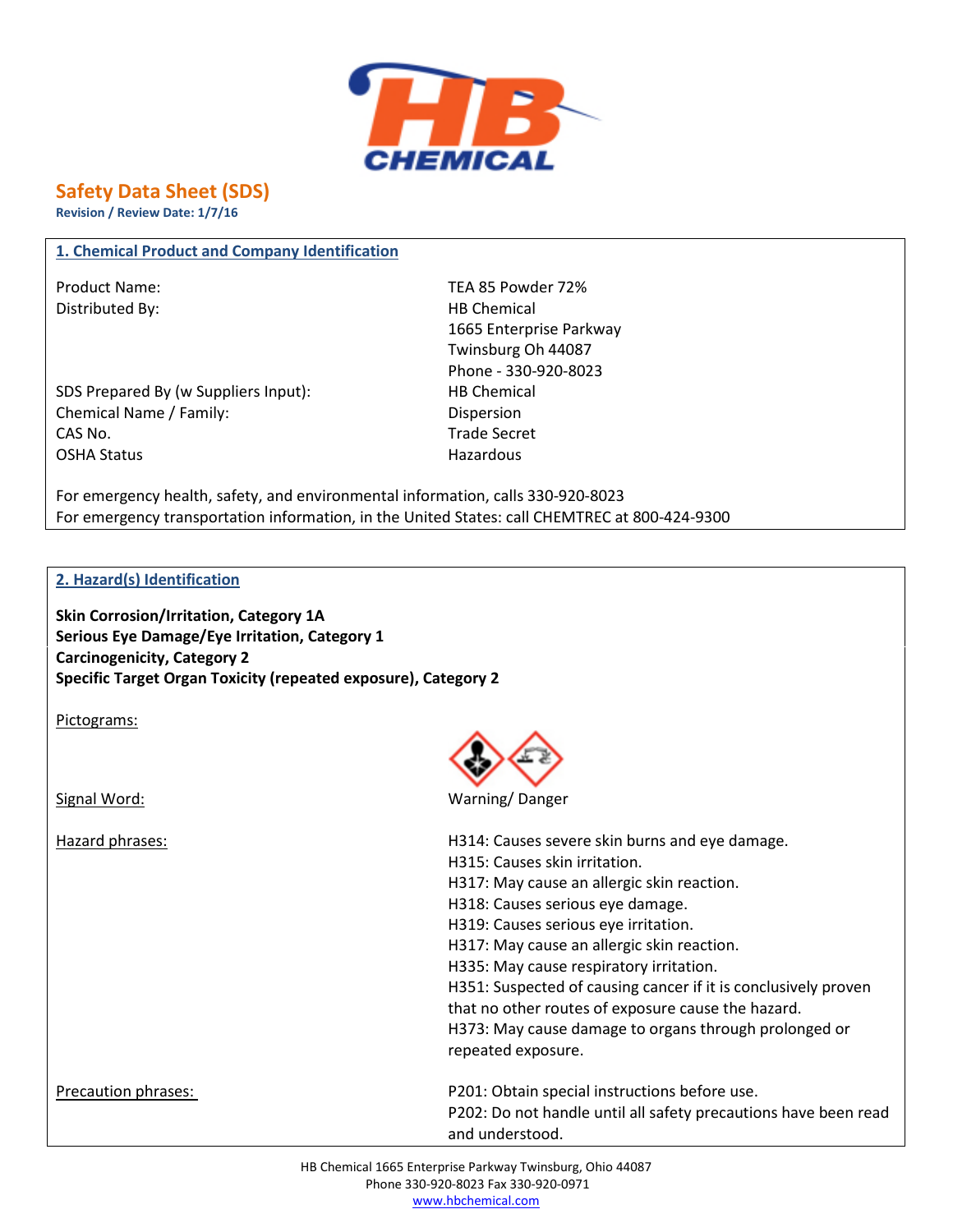|                                             | P260: Do not breathe dust, fumes, gas, mist, vapors or spray.<br>P264: Wash {hands} thoroughly after handling.<br>P280: Wear {protective gloves/protective clothing/eye<br>protection/face protection}.<br>P362+364: Take off contaminated clothing and wash it before<br>reuse.<br>P261: Avoid breathing {dust/fume/gas/mist/vapours/spray}.<br>P272: Contaminated work clothing should not be allowed out of<br>the workplace. P271: Use only outdoors or in a well-ventilated<br>area.                                                                                                                                                                                                                                                                                                                                                                           |
|---------------------------------------------|---------------------------------------------------------------------------------------------------------------------------------------------------------------------------------------------------------------------------------------------------------------------------------------------------------------------------------------------------------------------------------------------------------------------------------------------------------------------------------------------------------------------------------------------------------------------------------------------------------------------------------------------------------------------------------------------------------------------------------------------------------------------------------------------------------------------------------------------------------------------|
| Response phrases:                           | P301+330+331: If swallowed: Rinse mouth. Do NOT induce<br>vomiting.<br>P302+352: IF ON SKIN: Wash with plenty of soap and water.<br>P303+361+353: If on skin or hair: Remove or take off<br>immediately all contaminated clothing. Rinse skin with water or<br>shower.<br>P304+340: If inhaled: Remove victim to fresh air and keep at<br>rest in a position comfortable for breathing.<br>P321: Specific treatment {see  on this label}.<br>P332+313: If skin irritation occurs, get medical advice/attention.<br>P305+351+338: IF IN EYES: Rinse cautiously with water for<br>several minutes. Remove contact lenses, if present and easy to<br>do. Continue rinsing.<br>P308+313: If exposed or concerned: Get medical attention or<br>advice.<br>P310: Immediately call a POISON CENTER or doctor.<br>P314: Get medical attention or advice if you feel unwell. |
|                                             | P321: Specific treatment see section 4.<br>P337+313: If eye irritation persists, get medical<br>advice/attention.<br>P333+313: If skin irritation or rash occurs, seek medical<br>advice/attention.<br>P309+311: Call a POISON CENTER or doctor/physician if exposed<br>or you feel unwell.<br>P304+340: IF INHALED: Remove victim to fresh air and keep at<br>rest in a position comfortable for breathing                                                                                                                                                                                                                                                                                                                                                                                                                                                         |
| Storage and disposal phrases:               | P501: Dispose of contents/container to {}.<br>P405: Store locked up.<br>P403+233: Store container tightly closed in well-ventilated place<br>- if product is as volatile as to generate hazardous atmosphere<br>P501: Dispose of contents and containers per section 13.                                                                                                                                                                                                                                                                                                                                                                                                                                                                                                                                                                                            |
| <b>OSHA Regulatory Status:</b>              | This chemical is considered hazardous by the 2012 OSHA Hazard<br>Communication Standard (29 CFR 1910.1200)                                                                                                                                                                                                                                                                                                                                                                                                                                                                                                                                                                                                                                                                                                                                                          |
| Potential health effects (Acute & Chronic): | Prolonged or repeated skin contact may cause dermatitis. May<br>cause liver and kidney damage. Oral and dermal aministration<br>of triethanolamine to laboratory animals produced liver, kidney,<br>and nerve damage (scattered degeneration in the myelin sheath<br>of individual.                                                                                                                                                                                                                                                                                                                                                                                                                                                                                                                                                                                 |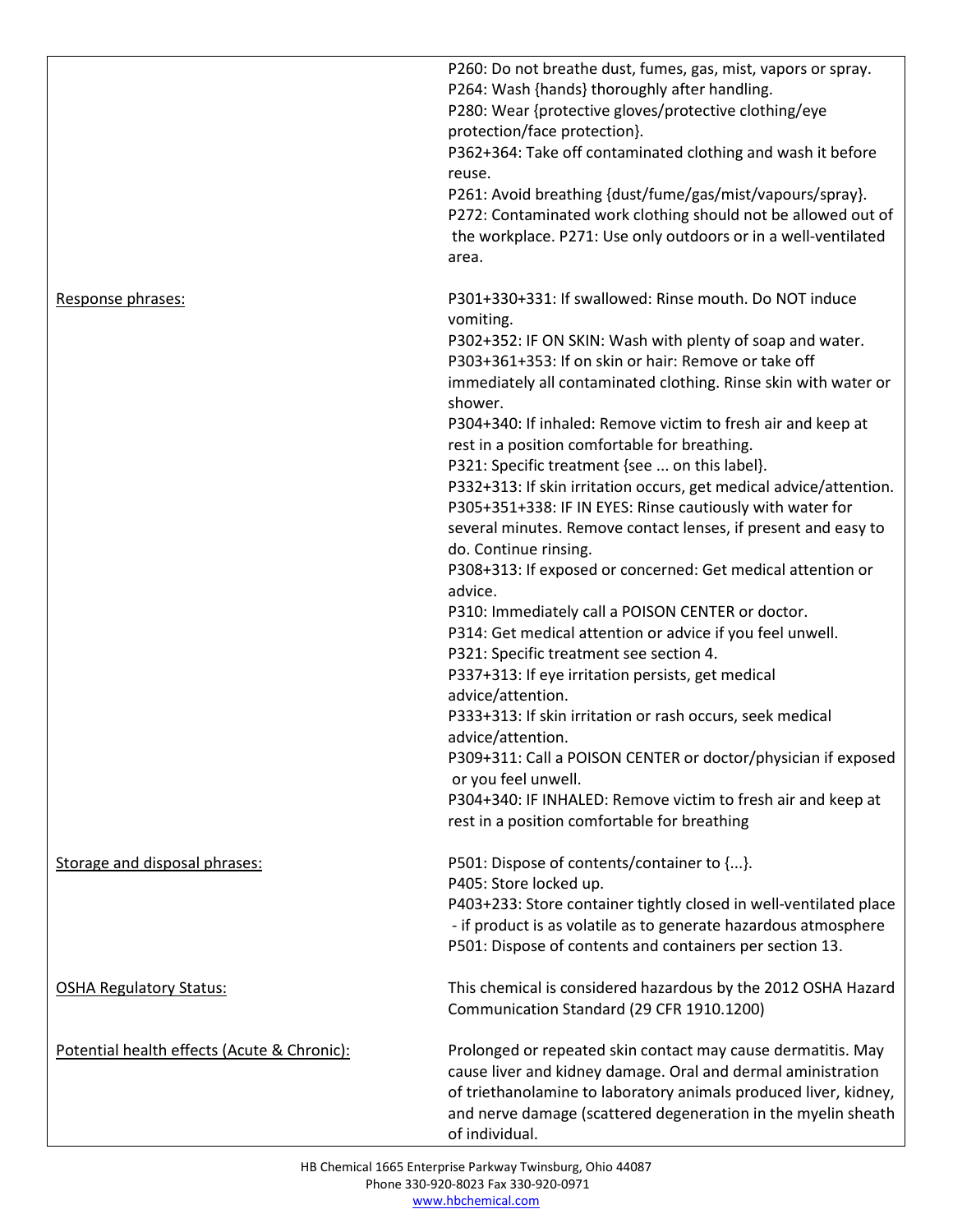| <b>Primary Routes of Entry:</b><br><b>Medical Conditions Generally Aggravated by Exposure:</b> | Skin, eyes, inhalation of oil mist if the product is aerosol.                                                                                                                                                                                                                          |
|------------------------------------------------------------------------------------------------|----------------------------------------------------------------------------------------------------------------------------------------------------------------------------------------------------------------------------------------------------------------------------------------|
| Eye Contact:                                                                                   | Causes eye irritation.                                                                                                                                                                                                                                                                 |
| Skin Contact:                                                                                  | Prolonged and/or repeated contact may cause irritation and/or<br>dermatitis. Causes redness and pain. 100% triethanolamine was<br>required to produce an irritant reaction in nonscarified skin. (ICI<br>Chemicals & Polymers Limited) May be harmful if absorbed<br>through the skin. |
| Ingestion:                                                                                     | May cause gastrointestinal irritation with nausea, vomiting and<br>diarrhea. May be harmful if swallowed.                                                                                                                                                                              |
| Inhalation:                                                                                    | Inhalation of vapors will cause coughing or breathing difficulty.<br>Inhalation of vapor from heated material or mist cause irritation<br>of the respiratory tract, experienced as nasal discomfort and<br>discharge, with chest pain and coughing. May be harmful if<br>inhaled.      |
| <b>Hazard Rating System:</b>                                                                   | Health-2, Flammability -1, Physical -1                                                                                                                                                                                                                                                 |

Г

| 3. Composition / Information on Ingredients |           |                                   |                      |  |  |  |
|---------------------------------------------|-----------|-----------------------------------|----------------------|--|--|--|
|                                             | CAS#      | <b>Components (Chemical Name)</b> | <b>Concentration</b> |  |  |  |
|                                             | 102-71-6  | Triethanolamine                   | 69.0 -75.0 %         |  |  |  |
|                                             | 1344-95-2 | Synthetic calcium silicate        | 25.0 - 31.0 %        |  |  |  |
|                                             | 111-42-2  | Diethanolamine                    | 4.0 - 9.0 %          |  |  |  |

| <b>4. First Aid Measures</b> |                                                                                                                                                                        |
|------------------------------|------------------------------------------------------------------------------------------------------------------------------------------------------------------------|
| Inhalation:                  | If symptoms develop, move victim away from exposure and into<br>fresh air. Administer oxygen if breathing is difficult.                                                |
| Eyes:                        | Flush eyes with plenty of water for at least 15 minutes while<br>holding eyelids open. If symptoms persist or if there is any visual<br>difficulty, consult physician. |
| Skin:                        | Get medical aid. Flush skin with plenty of water for at least 15<br>minutes while removing contaminated clothing and shoes.<br>Wash off with soap and plenty of water. |
| Ingestion:                   | Get medical aid immediately. If conscious and alert, rinse mouth<br>and drink 2-4 cupfuls of milk or water. Never give anything by<br>mouth to an unconscious person.  |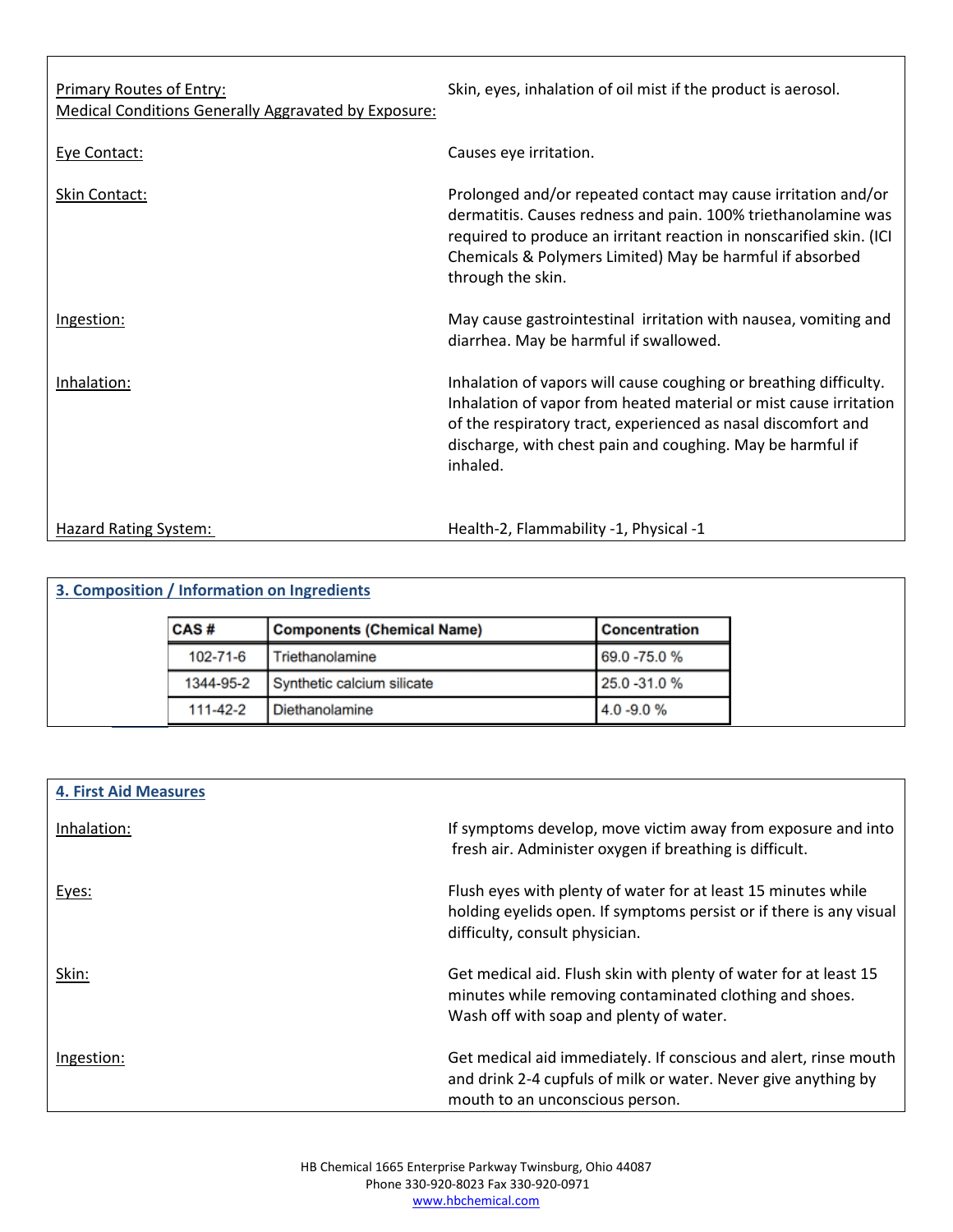Note to Physician: Treat symptomatically and supportively. Consult a physician. Show this safety data sheet to the doctor in attendance. Move out of dangerous area.

| <b>5. Fire-Fighting Measures</b>         |                                                                                                                                                                                                                                                                                                                                                                                                       |
|------------------------------------------|-------------------------------------------------------------------------------------------------------------------------------------------------------------------------------------------------------------------------------------------------------------------------------------------------------------------------------------------------------------------------------------------------------|
| Suitable Extinguishing Media:            | Use water spray, dry chemical, carbon dioxide, or chemical<br>form. Use extinguishing measures that are appropriate to local<br>circumstances and the surrounding environment.                                                                                                                                                                                                                        |
| <b>Special Fire Fighting Procedures:</b> | As in any fire, wear a self-contained breathing apparatus in<br>pressure-demand, MSHA/NIOSH (approved or equivalent), and<br>full protective gear. During a fire, irritating and highly toxic<br>gases may be generated by thermal decomposition or<br>combustion. Use water spray to keep fire-exposed containers<br>cool. Wear self-contained breathing apparatus for firefighting if<br>necessary. |

| <b>6. Accidental Release Measures</b>          |                                                                                                                                                                                                                                                                                                                                                                                                                                                                                           |
|------------------------------------------------|-------------------------------------------------------------------------------------------------------------------------------------------------------------------------------------------------------------------------------------------------------------------------------------------------------------------------------------------------------------------------------------------------------------------------------------------------------------------------------------------|
| Steps to be taken in case material is Spilled: | Use proper personal protective equipment as indicated in<br>Section 8.<br>Spills/Leaks: Absorb spill with inert material (e.g. vermiculite,<br>sand or earth), then place in suitable container. Clean up spills<br>immediately, observing precautions in the Protective Equipment<br>section. Do not let this chemical enter the environment.<br>Personal precautions. Use personal protective equipment. Avoid<br>dust formation. Avoid breathing dust. Ensure adequate<br>ventilation. |
| Environmental precautions:                     | Do not let product enter drains.                                                                                                                                                                                                                                                                                                                                                                                                                                                          |
| Waste Disposal:                                | Pick up and arrange disposal without creating dust. Keep in<br>suitable, closed containers for disposal. Reclaim or dispose of in<br>accordance with local, state, and federal regulations                                                                                                                                                                                                                                                                                                |

| 7. Handling and Storage:             |                                                                                                                                                                                                                                                                         |
|--------------------------------------|-------------------------------------------------------------------------------------------------------------------------------------------------------------------------------------------------------------------------------------------------------------------------|
| Precautions to be taken in handling: | Use with adequate ventilation. Avoid contact with eyes, skin,<br>and clothing. Avoid ingestion and inhalation. Avoid contact with<br>skin and eyes. Avoid formation of dust and aerosols.<br>Provide appropriate exhaust ventilation at places where dust if<br>formed. |
| Precaution to be taken in Storage:   | Keep container closed when not in use. Store in a cool, dry,<br>well-ventilated area away from incompatible substances. Do not<br>store in aluminum containers. Store protected from moisture.                                                                          |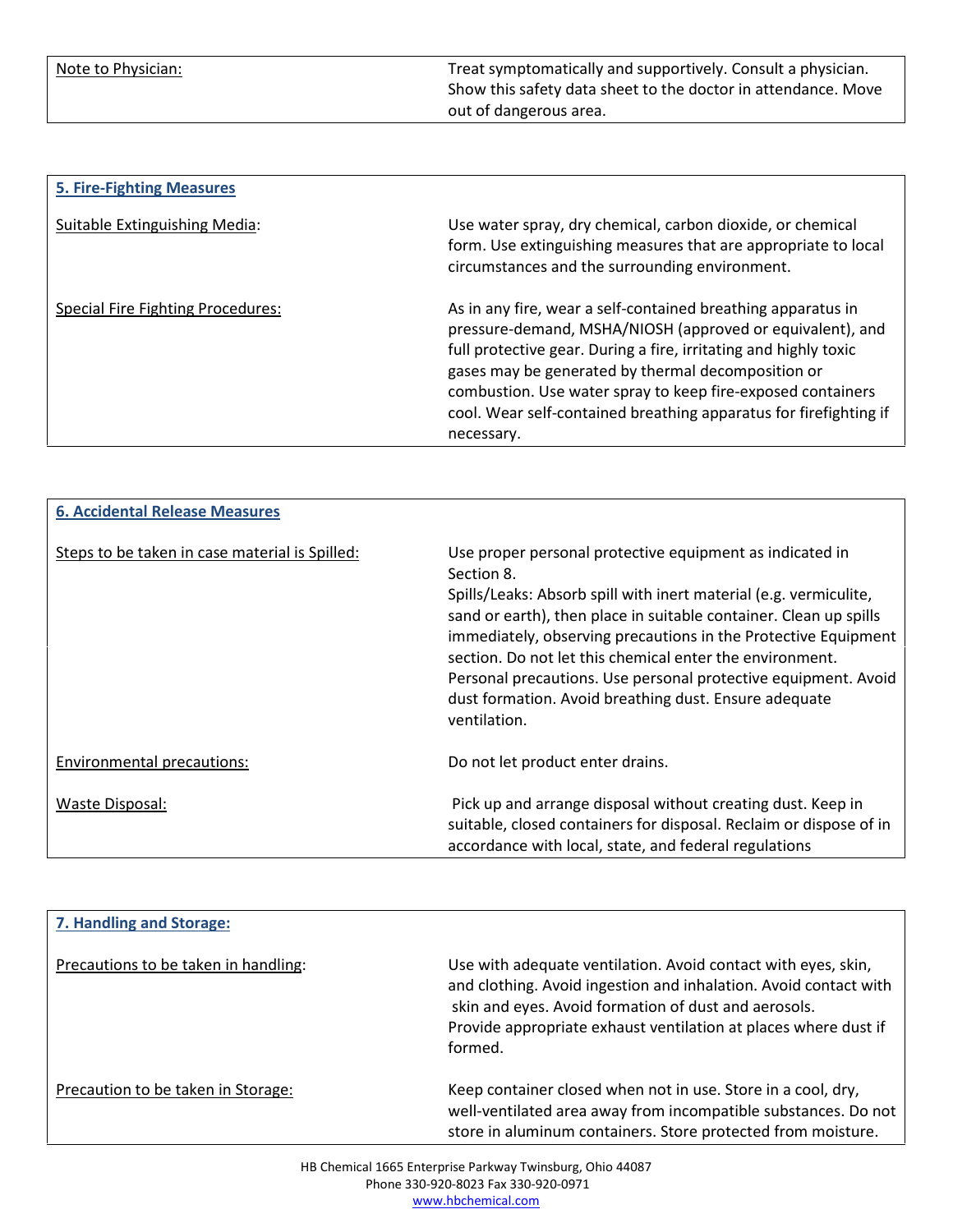|                 | 8. Exposure Controls / Personal Protection |                                    |                        |                                                                                                                                                                                                                                            |
|-----------------|--------------------------------------------|------------------------------------|------------------------|--------------------------------------------------------------------------------------------------------------------------------------------------------------------------------------------------------------------------------------------|
| CAS#            | <b>Partial Chemical Name</b>               | <b>OSHA TWA</b>                    | <b>ACGIH TWA</b>       |                                                                                                                                                                                                                                            |
| 102-71-6        | Triethanolamine                            |                                    | TLV: 5 mg/m3           |                                                                                                                                                                                                                                            |
| 1344-95-2       | Synthetic calcium silicate                 | PEL: 15 (dust); 5 (resp.)<br>mg/m3 | TLV: 10 mg/m3 (E)      |                                                                                                                                                                                                                                            |
| 111-42-2        | Diethanolamine                             |                                    | TLV: $2 \text{ mg/m3}$ |                                                                                                                                                                                                                                            |
|                 | <b>Respiratory Equipment:</b>              |                                    |                        | A respiratory protection program that meets OSHA's 29 CFR<br>1910.134 and ANSI Z88.2 requirements or European Standard<br>EN 149 must be followed whenever workplace conditions<br>warrant respirator use.                                 |
| Ventilation:    |                                            |                                    |                        | Facilities storing or utilizing this material should be equipped<br>with an eyewash facility and safety shower. Use adequate<br>ventilation to keep airborne concentration low.                                                            |
|                 | <b>Protective Gloves:</b>                  |                                    |                        | Wear appropriate protective gloves to prevent skin exposure.<br>Handle with gloves.                                                                                                                                                        |
| Eye Protection: |                                            |                                    |                        | Wear appropriate protective eyeglasses or chemical safety<br>goggles as described by OSHA's eye and face protection<br>regulations in 29 CFR 1910.133 or European Standard EN166.<br>Safety glasses with side-shields conforming to EN166. |
|                 | Skin and Body Protection:                  |                                    |                        | Wear appropriate protective clothing to prevent skin exposure.<br>Choose body protection according to the amount and<br>concentration of dangerous substance at the work place.                                                            |
|                 | <b>Other Precautions:</b>                  |                                    |                        | Handle in accordance with good industrial hygiene and safety<br>practice. Wash hands before breaks and at the end of workday.                                                                                                              |

 $\Gamma$ 

| 9. Physical and Chemical Properties |                            |  |  |  |
|-------------------------------------|----------------------------|--|--|--|
| <b>Physical Form:</b>               | Solid                      |  |  |  |
| Appearance & Odor:                  | White to off-white powder. |  |  |  |
| Specific Gravity (Water = 1):       | $1.31 \pm .01$             |  |  |  |

| 10. Stability and Reactivity          |                                                                                  |
|---------------------------------------|----------------------------------------------------------------------------------|
| Stability:                            | <b>Stable</b>                                                                    |
| Incompatibility (Materials to Avoid): | Strong oxidizing agents, strong acids, Aluminum, cooper, Copper<br>alloys, Zinc. |
| Conditions to Avoid:                  | Light, moisture                                                                  |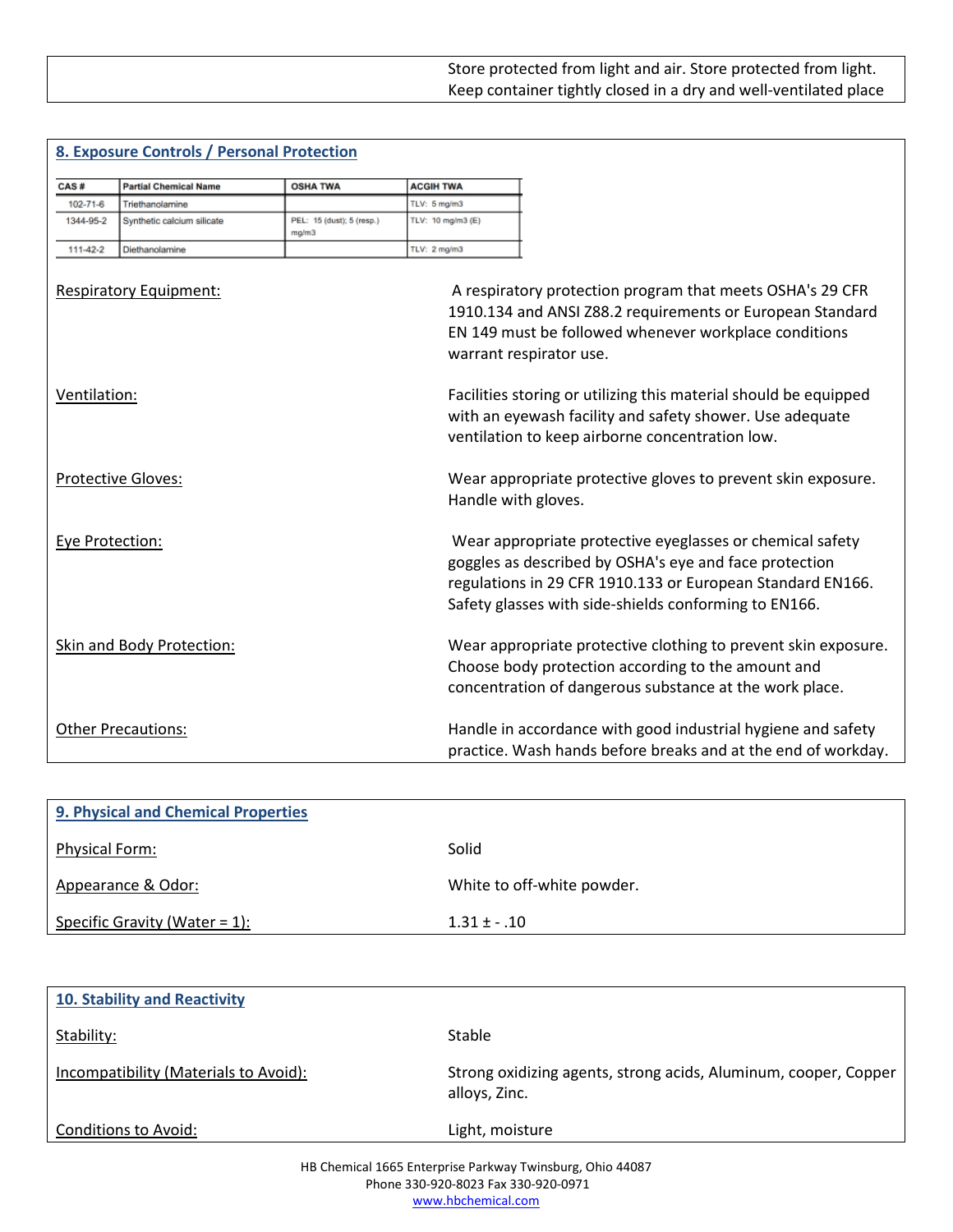Hazardous Decomposition or Byproducts: Oxides of carbon, oxides of nitrogen, ammonia.

Possibility of Hazardous Reactions: Will not occur.

|                                                                                                     | <b>11. Toxilogical Information</b>                                                 |                                                                                                                                                    |                                                                                                                                                               |                         |              |             |  |  |  |
|-----------------------------------------------------------------------------------------------------|------------------------------------------------------------------------------------|----------------------------------------------------------------------------------------------------------------------------------------------------|---------------------------------------------------------------------------------------------------------------------------------------------------------------|-------------------------|--------------|-------------|--|--|--|
|                                                                                                     | <b>Toxicological Information:</b>                                                  |                                                                                                                                                    |                                                                                                                                                               |                         |              |             |  |  |  |
| Acute toxicity:                                                                                     |                                                                                    | No data available.                                                                                                                                 |                                                                                                                                                               |                         |              |             |  |  |  |
|                                                                                                     | Respiratory or skin sensitization:                                                 |                                                                                                                                                    |                                                                                                                                                               | Germ cell mutagenicity. |              |             |  |  |  |
| Reproductive toxicity:                                                                              |                                                                                    |                                                                                                                                                    | no data available.                                                                                                                                            |                         |              |             |  |  |  |
| Specific target organ toxicity -single exposure (Globally<br>Harmonized System) Inhalation:         |                                                                                    | May cause respiratory irritation.                                                                                                                  |                                                                                                                                                               |                         |              |             |  |  |  |
|                                                                                                     | Specific target organ toxicity -repeated exposure<br>(Globally Harmonized System): |                                                                                                                                                    | Aspiration hazard.                                                                                                                                            |                         |              |             |  |  |  |
| <b>Irritation or Corrosion:</b>                                                                     |                                                                                    |                                                                                                                                                    | No data available.                                                                                                                                            |                         |              |             |  |  |  |
| Carcinogenicity/Other Information:<br>CAS# 102-71-6: Not listed by ACGIH, IARC, NTP, or CA Prop 65. |                                                                                    |                                                                                                                                                    |                                                                                                                                                               |                         |              |             |  |  |  |
| Carcinogenicity.                                                                                    |                                                                                    |                                                                                                                                                    |                                                                                                                                                               |                         |              |             |  |  |  |
| IARC:                                                                                               |                                                                                    |                                                                                                                                                    | No component of this product present at levels greater than or<br>equal to 0.1% is identified as probable, possible or confirmed<br>human carcinogen by IARC. |                         |              |             |  |  |  |
| ACGIH:                                                                                              |                                                                                    | No component of this product present at levels greater<br>than or equal to 0.1% is identified as a carcinogen or potential<br>carcinogen by ACGIH. |                                                                                                                                                               |                         |              |             |  |  |  |
| NTP:                                                                                                |                                                                                    | No component of this product present at levels greater<br>than or equal to 0.1% is identified as a known or anticipated<br>carcinogen by NTP.      |                                                                                                                                                               |                         |              |             |  |  |  |
| CAS#                                                                                                | <b>Components (Chemical Name)</b>                                                  |                                                                                                                                                    | <b>NTP</b>                                                                                                                                                    | <b>IARC</b>             | <b>ACGIH</b> | <b>OSHA</b> |  |  |  |
| 102-71-6                                                                                            | Triethanolamine                                                                    |                                                                                                                                                    |                                                                                                                                                               | 3                       |              |             |  |  |  |
| 1344-95-2                                                                                           | Synthetic calcium silicate                                                         |                                                                                                                                                    |                                                                                                                                                               |                         | A4           |             |  |  |  |
| 111-42-2                                                                                            | Diethanolamine                                                                     |                                                                                                                                                    |                                                                                                                                                               | 2В                      |              |             |  |  |  |

No data available

**13. Disposal Considerations**

**12. Ecological Information**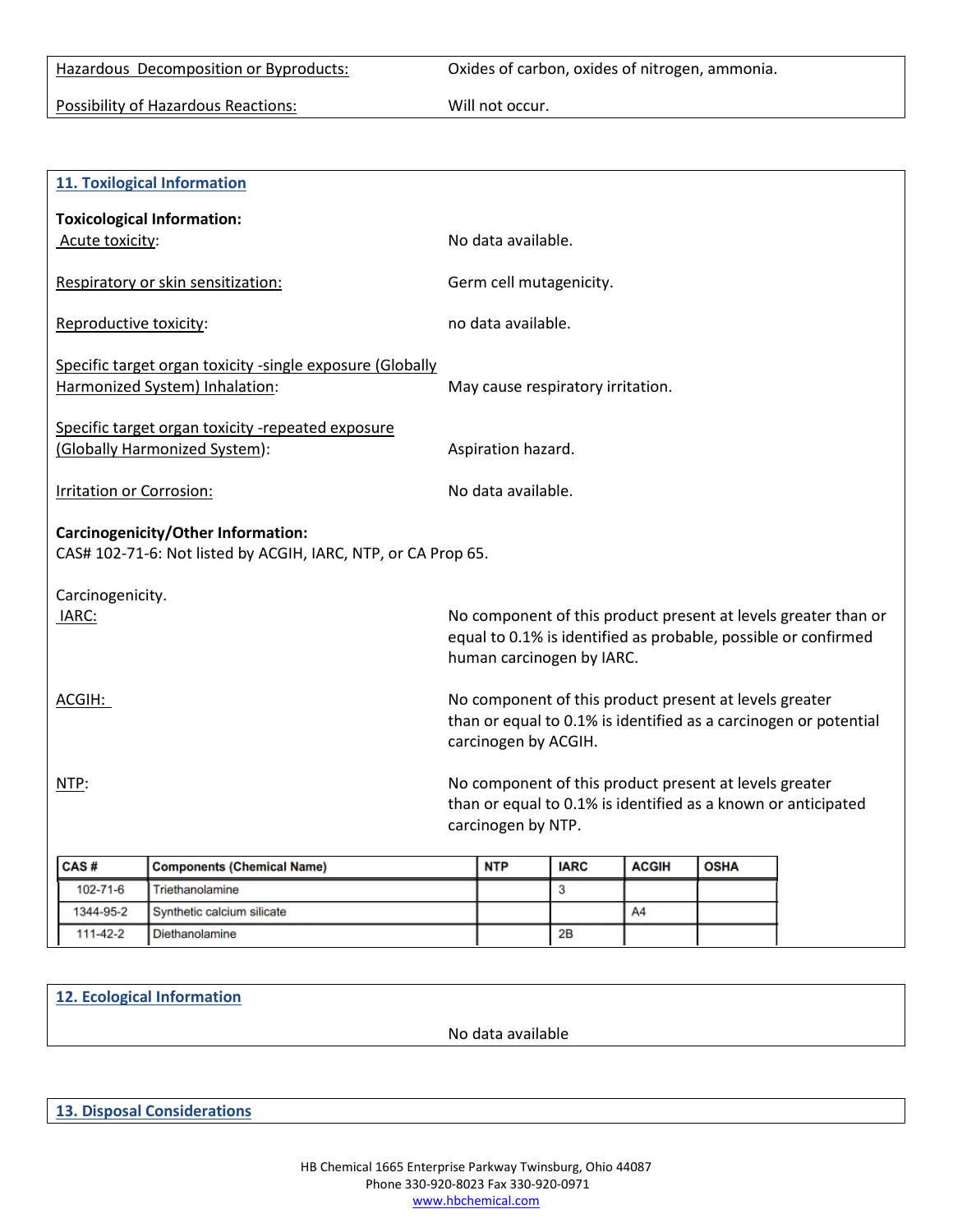Waste Disposal Method: Chemical waste generators must determine whether a discarded chemical is classified as a hazardous waste. US EPA guidelines for the classification determination are listed in 40 CFR Parts 261. Additionally, waste generators must consult state and local hazardous waste regulations to ensure complete and accurate classification.

| <b>14. Transport Information</b>                        |                                                                                                                                                                                                                       |
|---------------------------------------------------------|-----------------------------------------------------------------------------------------------------------------------------------------------------------------------------------------------------------------------|
| D.O.T. Shipping Name:                                   | DOT Proper Shipping Name: Environmentally hazardous<br>substances, solid, n.o.s., (diethanolamine) DOT Hazard Class: 9<br>CLASS 9 UN/NA Number: UN3077 Packing Group: III                                             |
|                                                         |                                                                                                                                                                                                                       |
| Air - ICAO (international Civil Aviation Organization): | ICAO/IATA Shipping Name: Environmentally hazardous<br>substances, solid, n.o.s., (diethanolamine)                                                                                                                     |
| Sea - IMDG (International Maritime Dangerous Goods):    | IMDG/IMO Shipping Name: Environmentally hazardous<br>substances, solid, n.o.s., (diethanolamine) MARINE TRANSPORT<br>(IMDG/IMO): UN Number: 3077 Packing Group: III Hazard Class:<br>9 - CLASS 9 Marine Pollutant: No |
| LAND TRANSPORT (European ADR/RID):                      | ADR/RID Shipping Name: Environmentally hazardous<br>substances, solid, n.o.s., (diethanolamine)                                                                                                                       |
| LAND TRANSPORT (Canadian TDG):                          | TDG Shipping Name: Environmentally hazardous substances,<br>solid, n.o.s., (diethanolamine) LAND TRANSPORT (Canadian TDG):<br>UN Number: 3077 Packing Group: III Hazard Class: 9 - CLASS 9                            |
| <b>Additional Transport:</b>                            | ERG #171                                                                                                                                                                                                              |

| EPA SARA (Superfund Amendments and Reauthorization Act of 1986) Lists<br>CAS#<br>Components (Chemical Name)<br>Section 302 (EHS)<br>Section 313 (TRI)<br>Section 304 RQ<br>Triethanolamine<br>$102 - 71 - 6$<br>No.<br>No.<br>No.<br>1344-95-2<br>Synthetic calcium silicate<br><b>No</b><br>No.<br>No.<br>Diethanolamine<br>$111 - 42 - 2$<br><b>Yes 100 LB</b><br><b>No</b><br>Yes<br>Components (Chemical Name)<br><b>Other US EPA or State Lists</b><br>CAS#<br>Triethanolamine<br>$102 - 71 - 6$<br>CAA HAP, ODC: No; CWA NPDES: No; TSCA: Yes -<br>Inventory, 8D TERM; CA PROP.65: No; CA TAC, Title 8: No;<br>MA Oil/HazMat: No; MI CMR, Part 5: No; NC TAP: No; NJ<br>EHS: Yes - 4094; NY Part 597: No; PA HSL: Yes - 1; SC |  |
|-------------------------------------------------------------------------------------------------------------------------------------------------------------------------------------------------------------------------------------------------------------------------------------------------------------------------------------------------------------------------------------------------------------------------------------------------------------------------------------------------------------------------------------------------------------------------------------------------------------------------------------------------------------------------------------------------------------------------------------|--|
|                                                                                                                                                                                                                                                                                                                                                                                                                                                                                                                                                                                                                                                                                                                                     |  |
|                                                                                                                                                                                                                                                                                                                                                                                                                                                                                                                                                                                                                                                                                                                                     |  |
|                                                                                                                                                                                                                                                                                                                                                                                                                                                                                                                                                                                                                                                                                                                                     |  |
|                                                                                                                                                                                                                                                                                                                                                                                                                                                                                                                                                                                                                                                                                                                                     |  |
|                                                                                                                                                                                                                                                                                                                                                                                                                                                                                                                                                                                                                                                                                                                                     |  |
| TAP: No; WI Air: Yes                                                                                                                                                                                                                                                                                                                                                                                                                                                                                                                                                                                                                                                                                                                |  |
| Silicic acid, Calcium salt<br>1344-95-2<br>CAA HAP, ODC: No; CWA NPDES: No; TSCA: Yes -                                                                                                                                                                                                                                                                                                                                                                                                                                                                                                                                                                                                                                             |  |
| HB Chemical 1665 Enterprise Parkway Twinsburg, Ohio 44087<br>Phone 330-920-8023 Fax 330-920-0971                                                                                                                                                                                                                                                                                                                                                                                                                                                                                                                                                                                                                                    |  |

www.hbchemical.com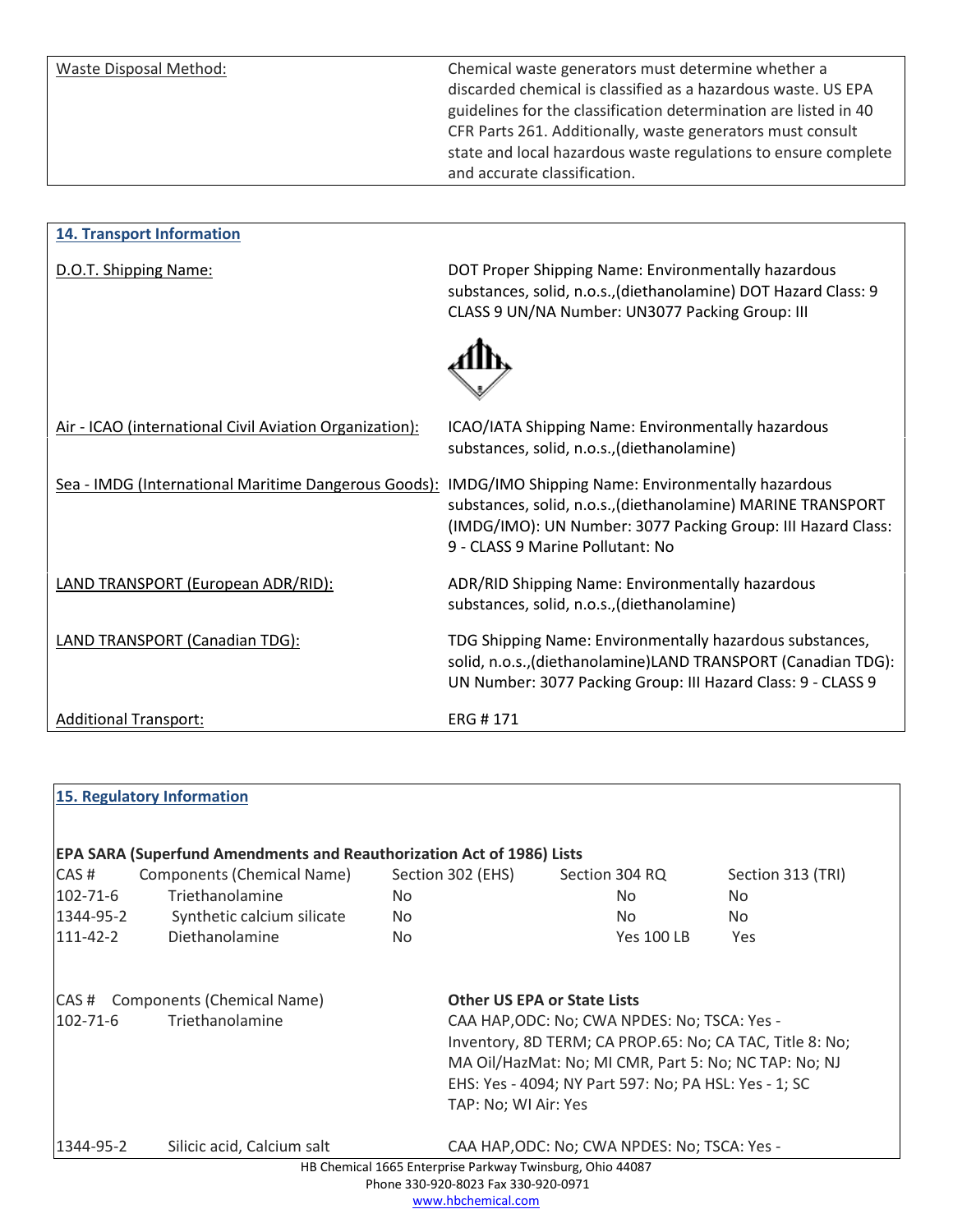| 111-42-2                          | Diethanolamine                                      | Inventory; CA PROP.65: No; CA TAC, Title 8: No; MA<br>Oil/HazMat: No; MI CMR, Part 5: No; NC TAP: No; NJ EHS:<br>Yes - 4002; NY Part 597: No; PA HSL: Yes - 1; SC TAP: No;<br>WI Air: No<br>CAA HAP, ODC: HAP; CWA NPDES: No; TSCA: Yes - Inventory, 4<br>Test, 12(b); CA PROP.65: Yes; CA TAC, Title 8: TAC, Title 8; MA<br>Oil/HazMat: No; MI CMR, Part 5: Part 5; NC TAP: Yes; NJ EHS:<br>Yes - 0686; NY Part 597: Yes; PA HSL: Yes - E; SC TAP: Yes; WI<br>Air: Yes |
|-----------------------------------|-----------------------------------------------------|-------------------------------------------------------------------------------------------------------------------------------------------------------------------------------------------------------------------------------------------------------------------------------------------------------------------------------------------------------------------------------------------------------------------------------------------------------------------------|
| $102 - 71 - 6$                    | CAS # Components (Chemical Name)<br>Triethanolamine | <b>International Regulatory Lists</b><br>Canadian DSL: Yes; Canadian NDSL: No; Mexico INSQ: Yes;<br>Australia ICS: Yes; New Zealand IOC: Yes; China IECSC:<br>Yes; Japan ENCS: Yes - (2)-308; Japan ISHL: No; Korea<br>ECL: Yes - KE-25940; Philippines ICCS: Yes; Taiwan TCSCA:<br>Yes; Singapore HSL: No; Israel HSL: No; Germany WHCS:<br>Yes - 201; Switzerland Giftliste 1: Yes - G-2962; Switzerland<br>INNS: No; REACH: Yes - (R), (P); Kyoto GHG: No;           |
| 1344-95-2                         | Silicic acid, Calcium salt                          | Rotterdam: No; Stockholm: No<br>Canadian DSL: Yes; Canadian NDSL: No; Mexico INSQ: Yes;<br>Australia ICS: Yes; New Zealand IOC: Yes; China IECSC:<br>Yes; Japan ENCS: Yes - (1)-194; Japan ISHL: No; Korea<br>ECL: Yes - KE-30982; Philippines ICCS: Yes; Taiwan TCSCA:<br>Yes; Singapore HSL: No; Israel HSL: No; Germany WHCS:<br>No; Switzerland Giftliste 1: No; Switzerland INNS: No;<br>REACH: Yes - (R), (P); Kyoto GHG: No; Rotterdam: No;<br>Stockholm: No     |
| $111 - 42 - 2$                    | Diethanolamine                                      | Canadian DSL: Yes; Canadian NDSL: No; Mexico INSQ: Yes;<br>Australia ICS: Yes; New Zealand IOC: Yes; China IECSC: Yes;<br>Japan ENCS: Yes - (2)-302; Japan ISHL: No; Korea ECL: Yes - KE-<br>20959; Philippines ICCS: Yes; Taiwan TCSCA: Yes - 114-01;<br>Singapore HSL: No; Israel HSL: No; Germany WHCS: Yes - 77;<br>Switzerland Giftliste 1: Yes - G-1490; Switzerland INNS: No;<br>REACH: Yes - (R), (P); Kyoto GHG: No; Rotterdam: No;<br>Stockholm: No           |
| Regulatory Information:           |                                                     | All C.A.S.#'s associated with this product is specified on the<br>public Portion of the Domestic Substances List.                                                                                                                                                                                                                                                                                                                                                       |
| Regulatory Information Statement: |                                                     | All ingredients of this product are listed or exempted from the<br>EPA TSCA Inventory.                                                                                                                                                                                                                                                                                                                                                                                  |

## **16. Other Information**

The above information has been compiled from what we believe to be credible sources. To our knowledge the information is accurate and reliable, however, it is not guaranteed. Any recommendations issued by HB Chemical personnel or literature is derived from experience and by no means should be taken as fact or construed as a recommendation to violate of any law, regulation or patent. It is the users responsibility to determine the suitability of any HB supplied material in their application. The individual conditions of each customer are well outside of our control